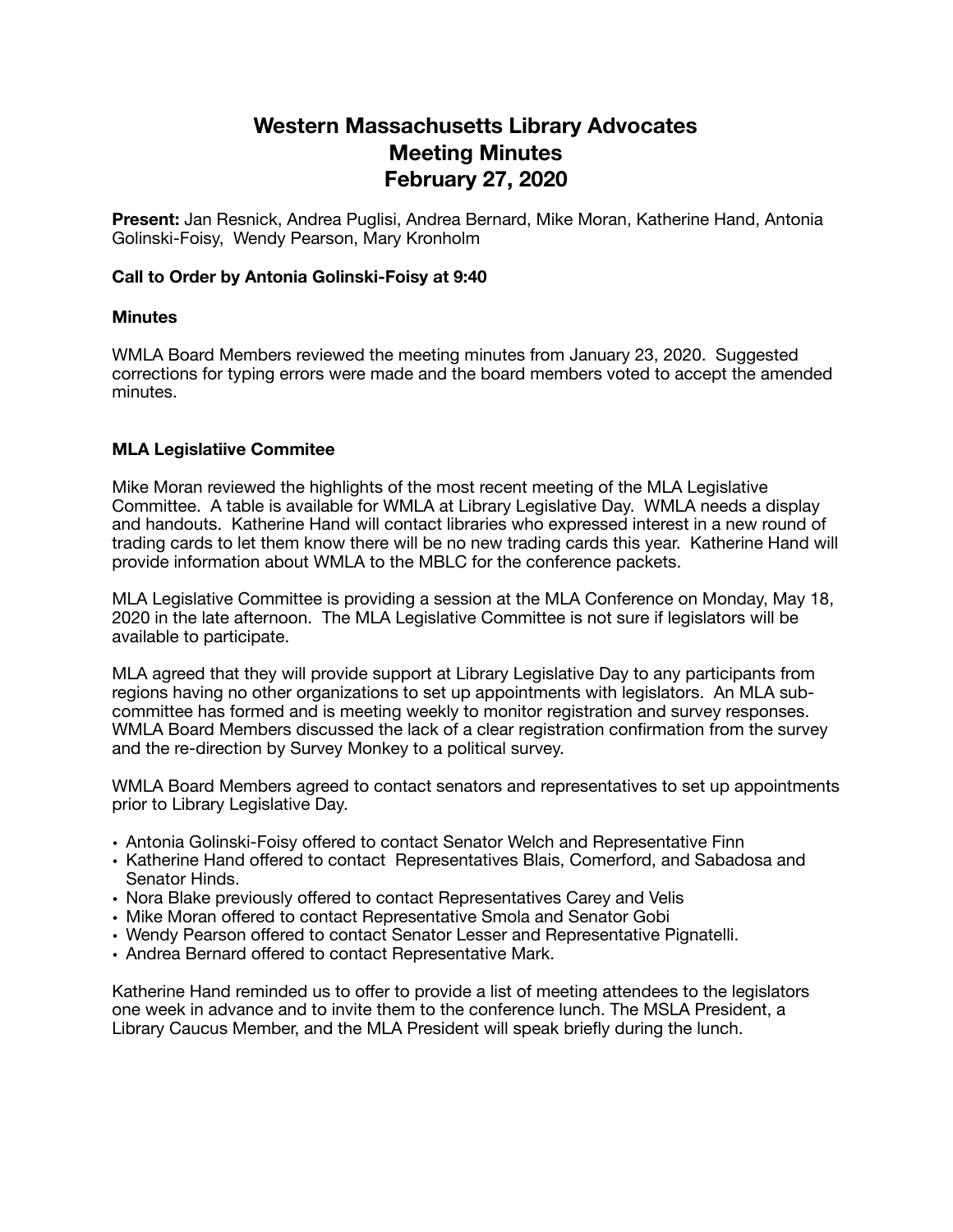# **Terry McQuown, MLS Consulting & Training Services Director to attend WMLA March Meeting**

Terry McQuown is coordinating continuing education and supervising MLS consultants. The WMLA Board Members suggested discussing a continued outreach effort to small libraries and especially to new directors to provide information and education about services offered by the BPL and the MLS. WMLA Board Members need a better understanding of the current MLS outreach efforts. And, WMLA wants to coordinate with MLS to help with personal outreach to librarians. WMLA Board Members also want to discuss the current, everyday issues faced by small libraries such as isolation, safety, wellness, and cybersecurity. WMLA Board Members also want more information about the MLS decision making and planning process for continuing education workshops as well as scheduling. Finally, WMLA Board Members would appreciate learning more about Terry McQuown's vision for MLS continuing education and outreach.

# **Idea Share Breakfast**

Katherine Hand will confirm the date and time of the Bluebonnet Diner reservation with Lisa Downing.

WMLA Board Members reviewed the agenda for the Idea Share Breakfast which includes a time to network and socialize during breakfast, a formal welcome of distinguished guests and opening remarks by Nora Blake, WMLA President, and the roundtable discussion activity for participants.

WMLA Board Members brainstormed potential discussion topics for the activity including:

- technology and privacy,
- safety, security, and privacy in the library (e.g. having an evacuation and an active shooter plan, balancing the use of security cameras with the need for patron privacy),
- creative community collaborations,
- creative library fundraising and marketing ideas,
- time management issues and solutions,
- most successful program, and
- a table to meet and talk informally with attending MLS and MBLC representatives.

Wendy Pearson offered to make a flyer.

# **New Business**

Jan Resnick has begun reaching out to summer reading program sponsors. She has a standard letter that is sent to potential sponsors which she will share. WMLA Board Members brainstormed a list of new summer reading program sponsors.

- Wendy Pearson and Andrea Puglisi will reach out to Tanglewood, Jacob's Pillow, Mass MoCA, the Berkshire Museum, and Hancock Shaker Village.
- Katherine Hand will get in touch with the Pioneer Valley Symphony Orchestra, Amelia Park, and the Holyoke Children's Museum.
- Mike Moran will reach out to the Springfield Symphony Orchestra.
- CMLA contacted Jan Resnick for information about recruiting summer reading program sponsors and they will reach out to Worcester County venues.